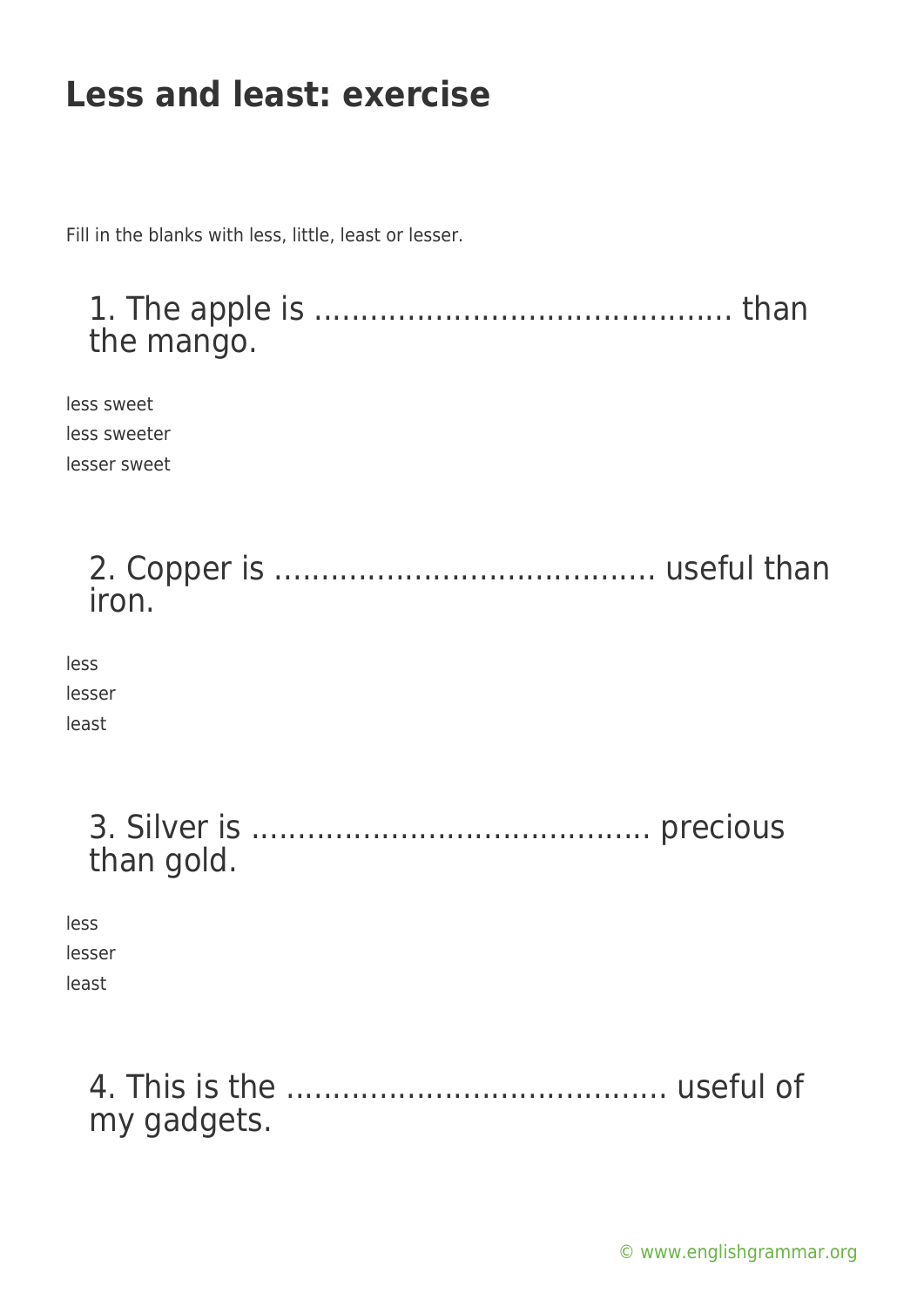# **Less and least: exercise**

less little least

#### 5. Platinum is one of the ...................................... common minerals.

less little least

### 6. All other fruits are ......................................... sour than the wild apple.

little less least

## 7. The baby is ....................................... ugly than you.

little less